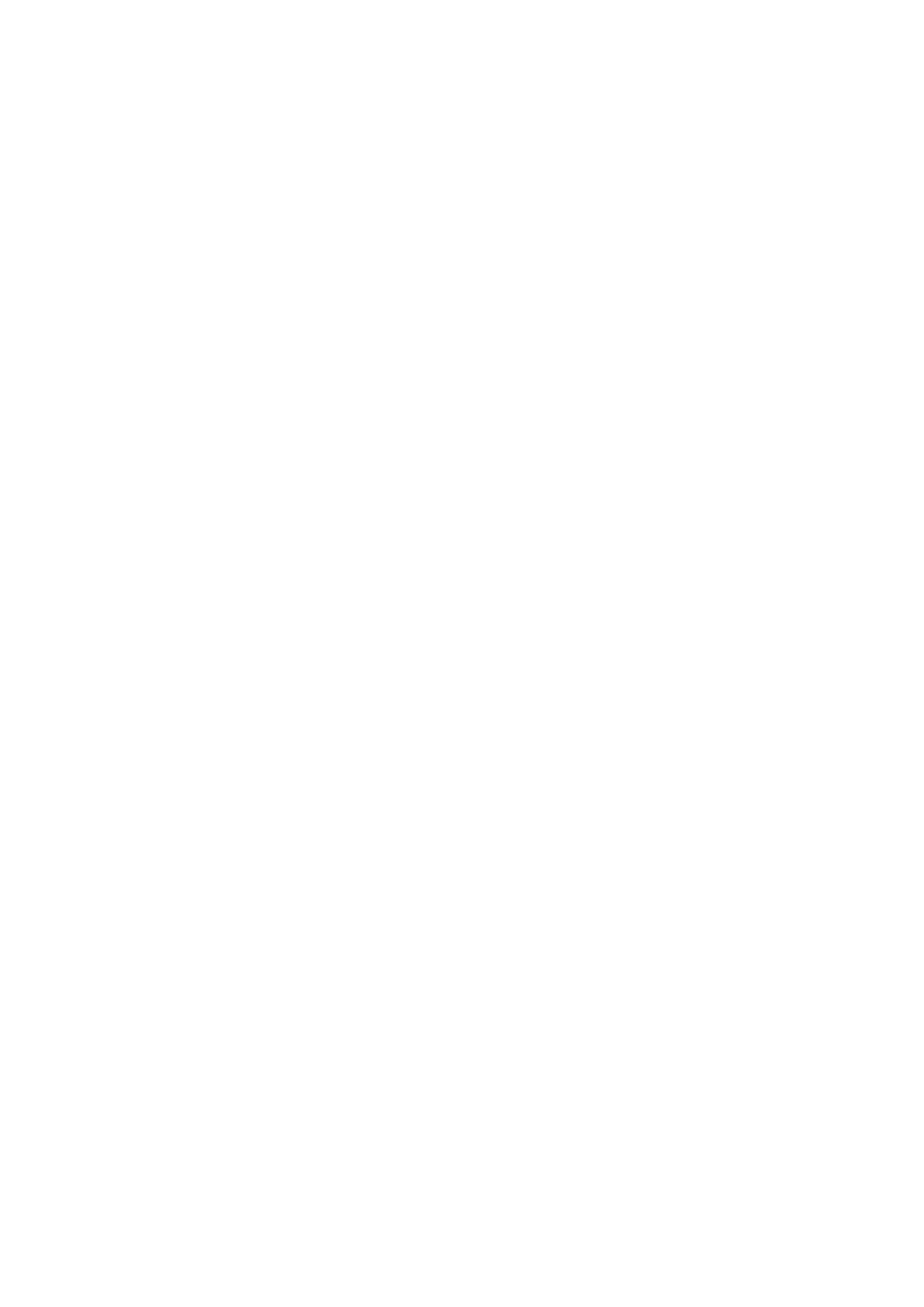#### **INTESTINAL DYSBIOSIS**

Intestinal Dysbiosis is an alteration in the balance and composition of intestinal bacterial flora. This all leads to a series of symptoms and disorders in the gastrointestinal apparatus that can have consequences on other organs and apparatuses that are distant from the intestine. In the gastrointestinal tract there is an organ called the Microbiota, which is formed of at least 500 species of microorganisms that are part of the intestinal flora. The type and number of intestinal bacteria contribute to determine the status of health of the digestive system and the whole organism.

#### **FUNCTION OF INTESTINAL BACTERIAL FLORA**

Intestinal flora performs various functions, including:

- Producing fundamental enzymes for the digestive processes.
- Vitamin synthesis (vitamin K, B group vitamins, such as B12) that are important for the health of the entire organism.
- Producing medium and short chain fatty acids, that are the main source of energy for the colon cells and the bacteria that live there, and also source of energy for man.
- Activating the production of biliary acids for the correct digestion of proteins and lipids.
- Producing antimicrobial and antimycotic substances, essential to defend the intestinal tract against attack from pathogens.
- Modulating the immune system, whose most important base is in the intestine, by producing proinflammatory molecules (e.g. LPS), which guarantee a basic physiological inflammation that keeps the immune system active always, ready to defend the intestine from external attack.
- Boosting the function of the intestinal barrier to prevent excessive permeability. Regulating the mobility in the digestive tract and intestinal passage.
- Regulating the pH in the gastrointestinal apparatus, to aid the digestive processes, the absorption of vitamins and mineral salts, and the elimination of pathogens that grow at different pH levels.

#### **MAIN CAUSES OF INTESTINAL DYSBIOSIS**

Of the main causes for Intestinal Dysbiosis we should list:

- Food allergies (which can be both cause and consequence);
- Poor eating habits:
	- Hyperproteic diet;
		- Diet rich in simple sugars and refined cereals;
		- Hyperlipidic diet, especially saturated animal fats and hydrogenated fats;
		- Diet poor in fibers (found in fruit, vegetables, unrefined foods) ;
- Scarce digestive secretions, such as biliary acids and digestive enzymes;
- Psychophysical stress caused by hectic living pace and psychological stress;
- Antibiotic and drug treatment for infections;
- Weakened immune system due to vitamin deficiency, previous illnesses or the use of cortisones or other drugs (antibiotics, antacids, protein pump inhibitors, abuse of laxatives);
- Poor nutrient absorption by the intestine due to altered permeability;
- Chronic inflammation (Chron's disease, ulcerous colitis, celiac, etc.);
- Sedentary life.

#### **TYPES OF INTESTINAL DYSBIOSIS**

At least five different types of Intestinal Dysbiosis can be identified:

- Deficiency dysbiosis: due to a deficit of intestinal bacterial flora (bifid bacterium and lactobacillus), mainly caused by a diet poor in soluble fibers and/or rich in prepacked, refined, sterilized foods or after antibiotic treatment;
- Putrefactive dysbiosis: aided by a diet too rich in animal fat and meat, poor in fibers (increase in the number of bacterioids, clostridium, peptococcus and eubacteria);
- Fermentative dysbiosis: characterised by a relative intolerance to carbohydrates or due to an excessive intake of simple sugars, leading to accentuated bacterial fermentation (excessive bacterial growth in the small intestine, normally less populated by microorganisms);
- Sensitisation dysbiosis: caused by an immune response to components in the physiological intestinal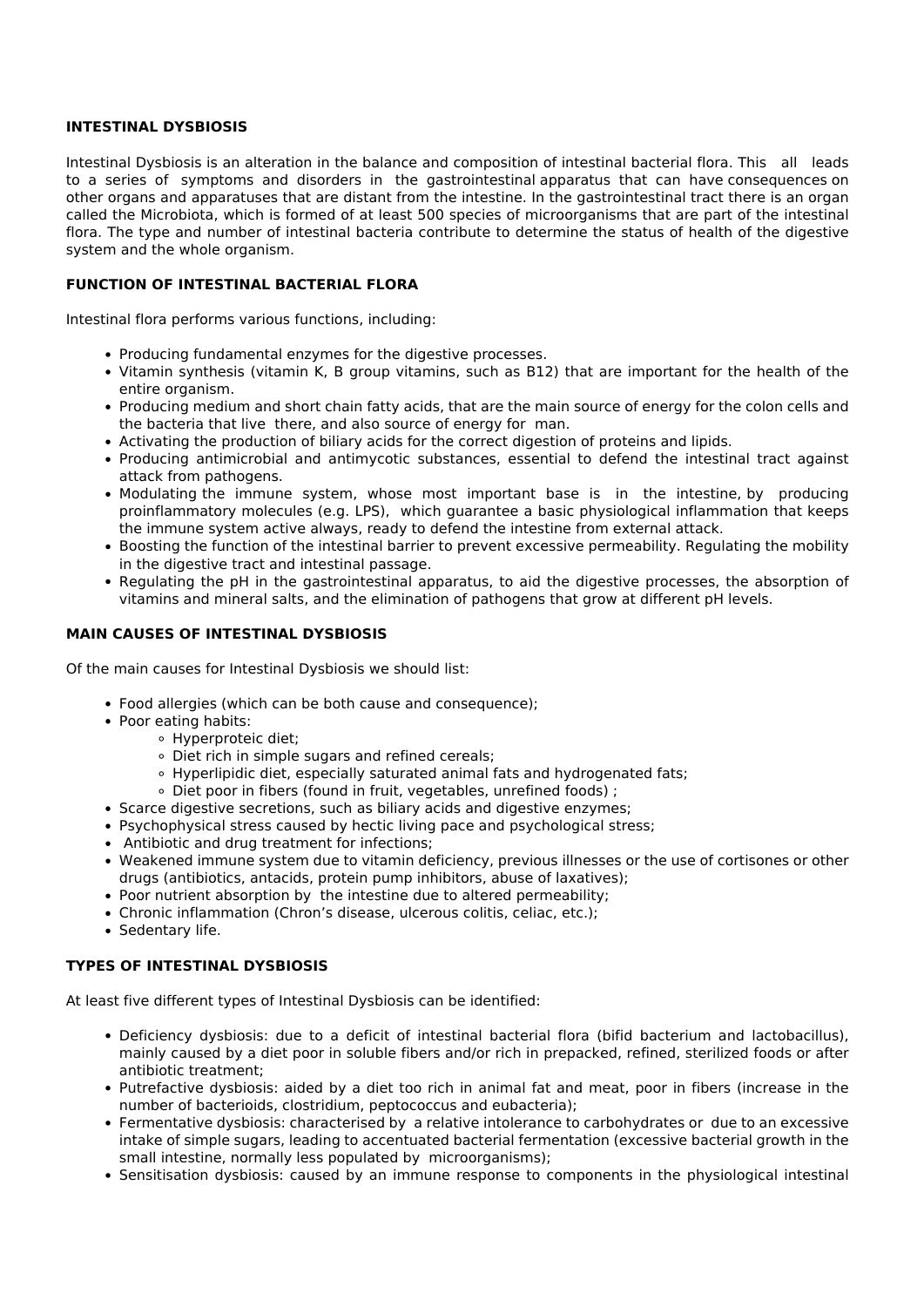bacterial micro flora (deficit in the immune barrier formed of the IgA secretions);

Fungi dysbiosis (intestinal candida and excessive yeast): due to the overgrowth of Saccharomycetes (fungi) or Candida, aided by a diet rich in simple sugars, leavened foods, refined carbohydrates and poor in fibers.

#### **SYMPTOMS ASSOCIATED WITH DYSBIOSIS**

The Intestinal dysbiosis may manifest with a wide range of signs and symptoms including:

- Poor digestion which results in alterations to the intestinal passage (frequent constipation or diarrhoea, meteorism, irritable colon, intestinal irregularity);
- Sense of being bloated and abdominal tautness, with pain, flatulence, general feeling of being indisposed and unwell;
- Increased susceptibility to infection due to the decreased immune defences;
- Increased probability of mycosis in the intestine (candidosis), vaginitis and cystitis in women.
- General disorders: nervousness, anxiety, sleep disorders, tiredness, asthenia and mood swings.

Intestinal Dysbiosis can be assessed through a simple urine test that highlights the excess or lack of metabolites derived from the metabolic activity of the intestinal bacterial flora. The test reveals the presence in the urine of two tryptophan metabolites, called Indican and Skatole, thus enabling to test whether there are any fermentative or putrefactive events occurring in the intestine.

#### **INDICAN**

The Tryptophan amino acid normally consumed in the diet undergoes a metabolisation process, by certain species of intestinal bacteria, that produces the metabolite called Indole. As the small intestine is poorly populated by bacterial flora, there are low levels of Indican in the urine of a clinically healthy person. A high level of Indican in the urine shows there is dysbiosis in the small intestine.

#### **SKATOLE**

3-methyl-indole, better known as Skatole, is an organic compound that comes from the decarboxylation of tryptophan in the intestine (especially in the colon). If the intestinal flora is not balanced, the amino acids derived from an incomplete digestion of proteins undergo the process of decarboxylation that produces high skatole so it should be found in the urine.

#### **USEFUL ADVICE AND INTERPRETING THE REPORT**

In the case of intestinal disorders, the results should be followed by a careful study of the person's medical history and additional tests, to evaluate the aetiology of the symptoms. In the same way, it is useful to know: which strain of bacteria is missing and which pathogenic strain is in overgrowth, the assessment of inflammatory markers and intestinal permeability, the presence food intolerances.

The profile can give indications about which intestinal tract has unbalanced bacterial flora:

- Alterations in Indican values indicate Dysbiosis in the small intestine fermentative dysbiosis, advisable to take supplements with strains of Lactobacilli(Acidophilus, Rhamnosus, Salivarius, Casei, Plantarum, Reuteri);
- Alterations in Skatole values indicated Dysbiosis in the colon putrefactive dysbiosis, advisable to take supplements with strains of Bifidus bacteria;
- Alterations in both parameters indicate Intestinal Dysbiosis in both the small intestine and the colon, to be treated with various strains of probiotics.

Besides integrating with probiotics (bacteria that repopulate the gastrointestinal tract) it can be useful to integrate prebiotics, i.e. soluble food fibers able to aid the growth of "good" bacterial flora. Some examples of prebiotics are: inulin, fructose-oligo-saccharides and alcohol-sugars. Inulin aids the growth of bifidus bacteria and lactobacilli in the intestine. Fructose-oligo- saccharides (FOS) stimulate the selective growth of bifidus bacteria, inhibiting the growth of pathogenic bacteria, not able to break the FOS chemical bonds. Lactitol (alcohol-sugar) reaches the colon intact, where it promotes acidification locally, aiding the growth of lactobacilli to the detriment of putrefactive coliforms.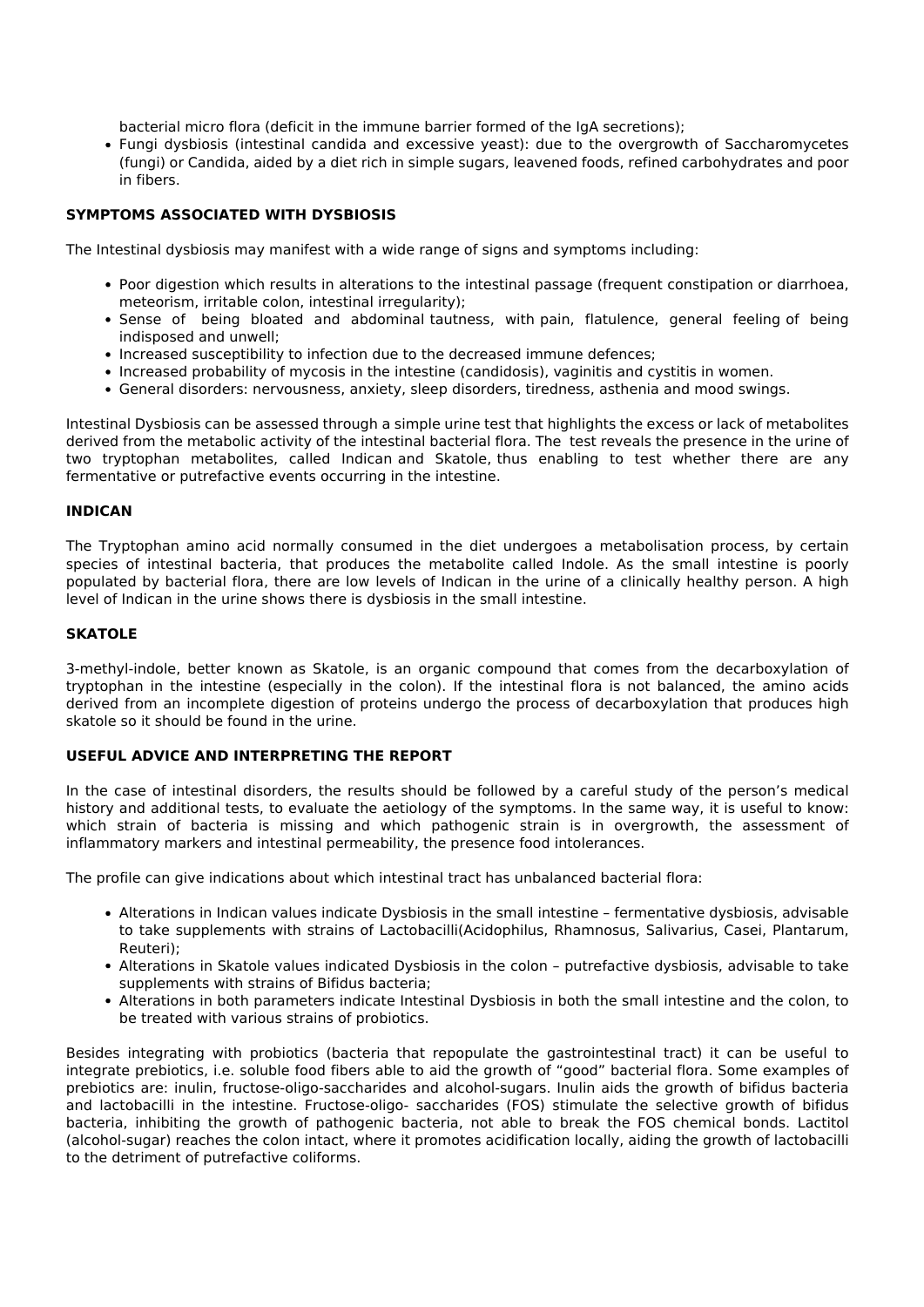A healthy lifestyle, with a balanced diet combined with the intake of prebiotics and probiotics specific to the type of dysbiosis, contribute to improving the health of the gut and in the whole organism. The ideal diet for those suffering from dysbiosis consists of fruits, vegetables, legumes, lean meats, fish, vegetable fats and fibers (about 25-30 grams per day).

#### **REPEATING THE TEST**

If the test is positive, it is advisable to repeat it after 2/3 months, after following treatment based on supplements and good diet. In the case of therapeutic monitoring or pathologies, it is advisable to repeat the test according to the advice from the doctor who prescribes it. If there are problems in interpreting the results, or if there are any pathologies in progress, a specialist's opinion is recommended, who is able to provide the specific therapeutic assistance.

#### **IMPORTANT**

The test results must always be interpreted and integrated by the doctor into each patient's case. This test cannot be reproduced partially. The laboratory results, graphs and explanations contained in this leaflet must not be taken as a medical diagnosis. Therefore they are exclusively an extra instrument for the doctor, who is able to use them and integrate them with the other factors that emerge during the check up or other diagnostic tests, to then formulate the correct treatment and diagnosis of the patient's health.

#### **GUIDE TO READING THE TEST**

- **GREEN TRAFFIC LIGHT**: value in the norm
- **YELLOW TRAFFIC LIGHT**: borderline value
- **RED TRAFFIC LIGHT**: value out of normal range

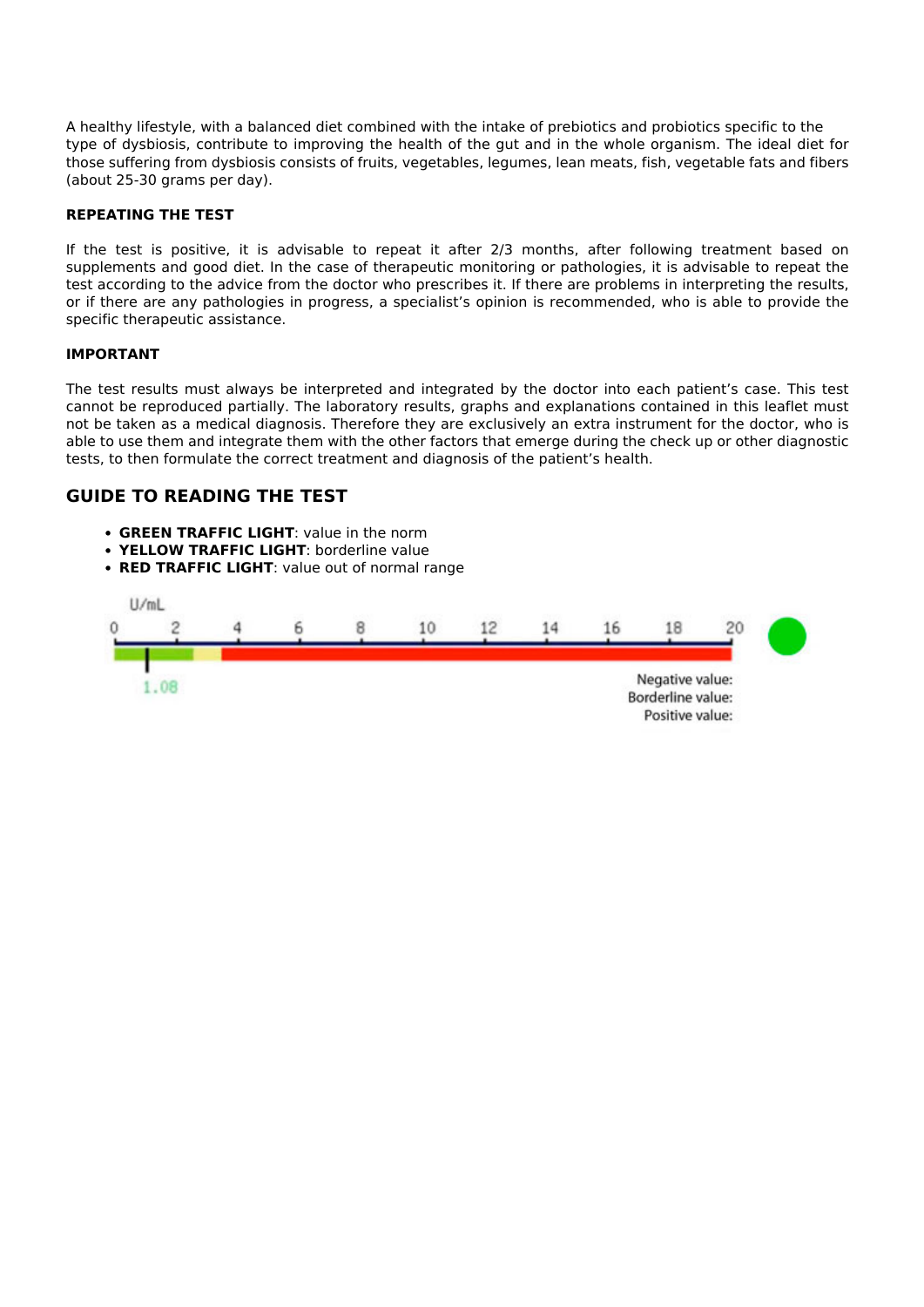

**Cod. ID: 123456 CCV: 000 Date: 01/01/2014 Patient: Rossi Mario**



Rapport de: NatrixLab Via Cavallotti, 16 42122 Reggio Emilia Aut.n. 67 del 26.01.10 Direttore Sanitario *Dott. Michele Cataldo* www.natrixlab.it

## **DYSBIO CHECK (Assessment of intestinal dysbiosis)**

Dott.ssa Ausilia Rausa

Alane